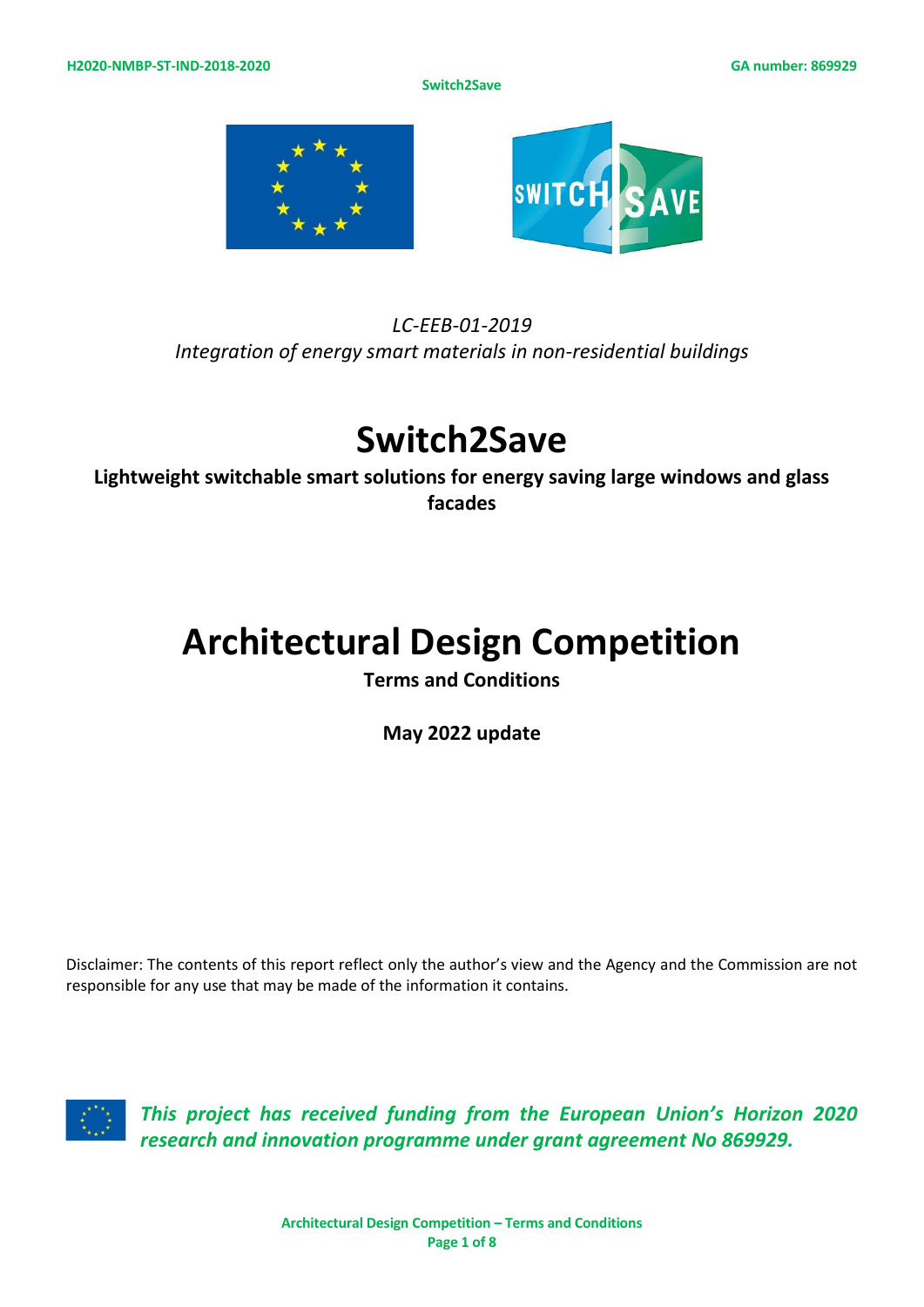## **Table of Contents**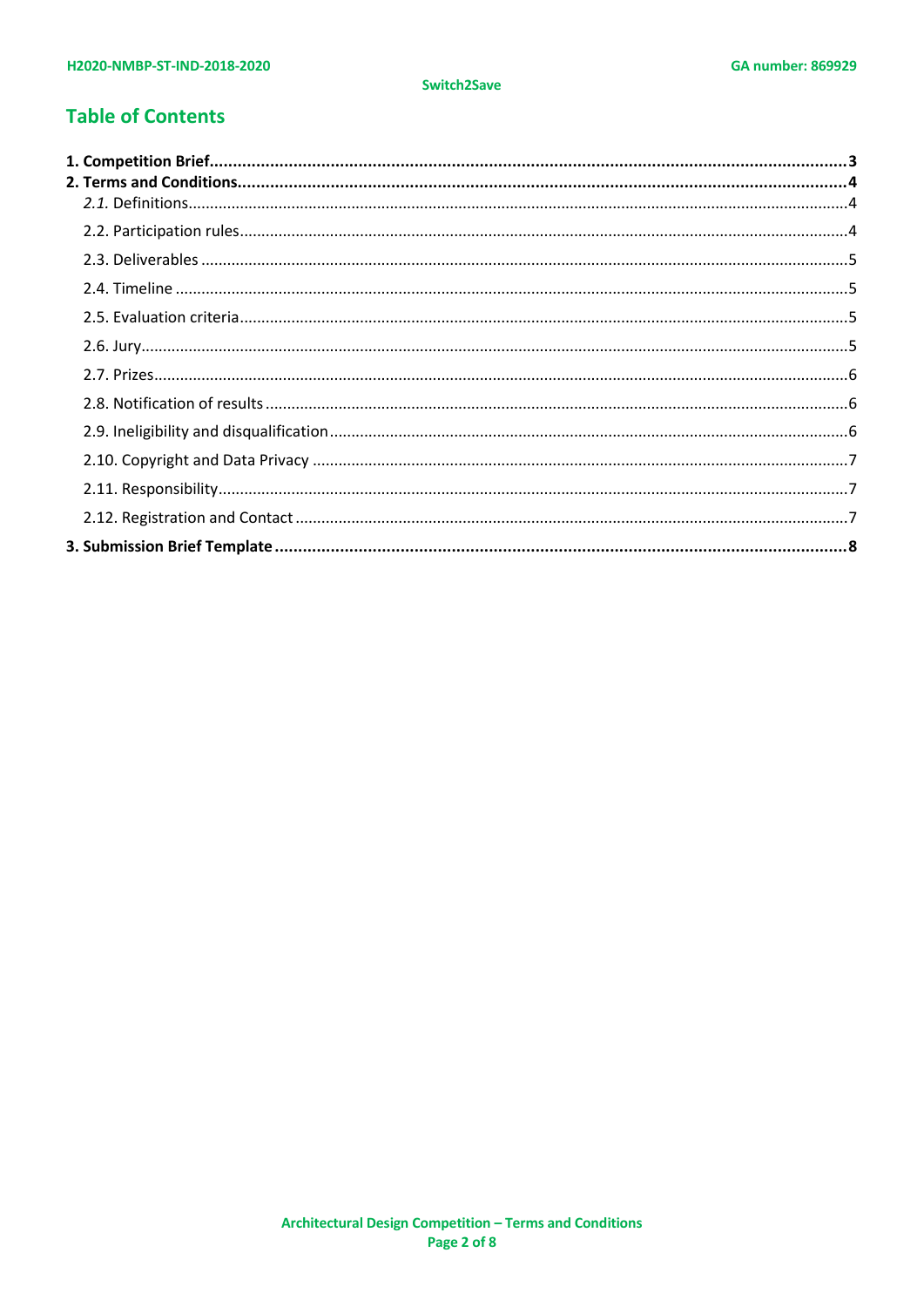#### **Switch2Save**

## <span id="page-2-0"></span>**1. Competition Brief**

Glass forms an integral part in the field of architecture. Its' clarity and aesthetic nature are unmatched. With its many forms, types and applications, glass can enhance the architectural value of a building. With the use of glass in architecture having remarkably increased over the last few decades, large glass facades and roofs are now a major design element in commercial office buildings, airport terminals, train stations, shopping centres etc. As a material, glass presents many advantages with the main functions of glass components being allowing daylight into buildings and ensuring a visual connection with the exterior. Compared to opaque materials, glass is associated with increased heat gains and losses. Therefore, glazing selection plays a key role in determining a building's overall thermal performance: In modern buildings, up to more than 60% of energy transfer through the building envelope is related to glazing components. With careful consideration of the orientation and the use of exterior shading, the integration of large transparent façade and roof elements can become an integral part of an energy saving strategy.

## CHALLENGE:

When an energy saving strategy is absent, glass facades can lead to excess solar radiation gains and losses: Over a full year, total energy consumption of modern buildings with large glass facades and roofs is up to 100% higher compared to buildings with small windows. At the same time, window blinds used to control solar radiation into buildings, compromise interior daylight conditions and block the view to the exterior. As an answer to these challenges, high performance glazing can contribute to the insulation of a building and deliver energy savings, while ensuring comfort conditions for users.

### OPPORTUNITY:

Switch2Save project proposes advanced, low-weight solutions suitable for direct integration to windows and glass facades for the control of radiation energy transfer, without any impact on the building structure, while enhancing occupants' comfort.

The Switch2Save Architectural Design Competition aims to collect design concepts of non- residential buildings (new or renovation projects), featuring glass facades, roofs, or large window to wall areas, in any climatic context. We invite participants to present a design concept in which there is an optimum exploitation of the Switch2Save EC/TC smart functionalities, supported by a clear energy saving concept towards meeting the EU energy saving targets for buildings, while considering occupants' comfort and wellbeing. In addition, the successful aesthetic integration of the IGUs will be evaluated, as well as the replication potential of the design approach.

### BUILDING USE AND SITE SELECTION:

The S2S architectural design competition focuses on non-residential uses. There is no other restriction regarding the size, location or use of the proposed building concept. Project designs can be set within any hypothetical site of any size, in either a city or countryside location anywhere in Europe and in any climate.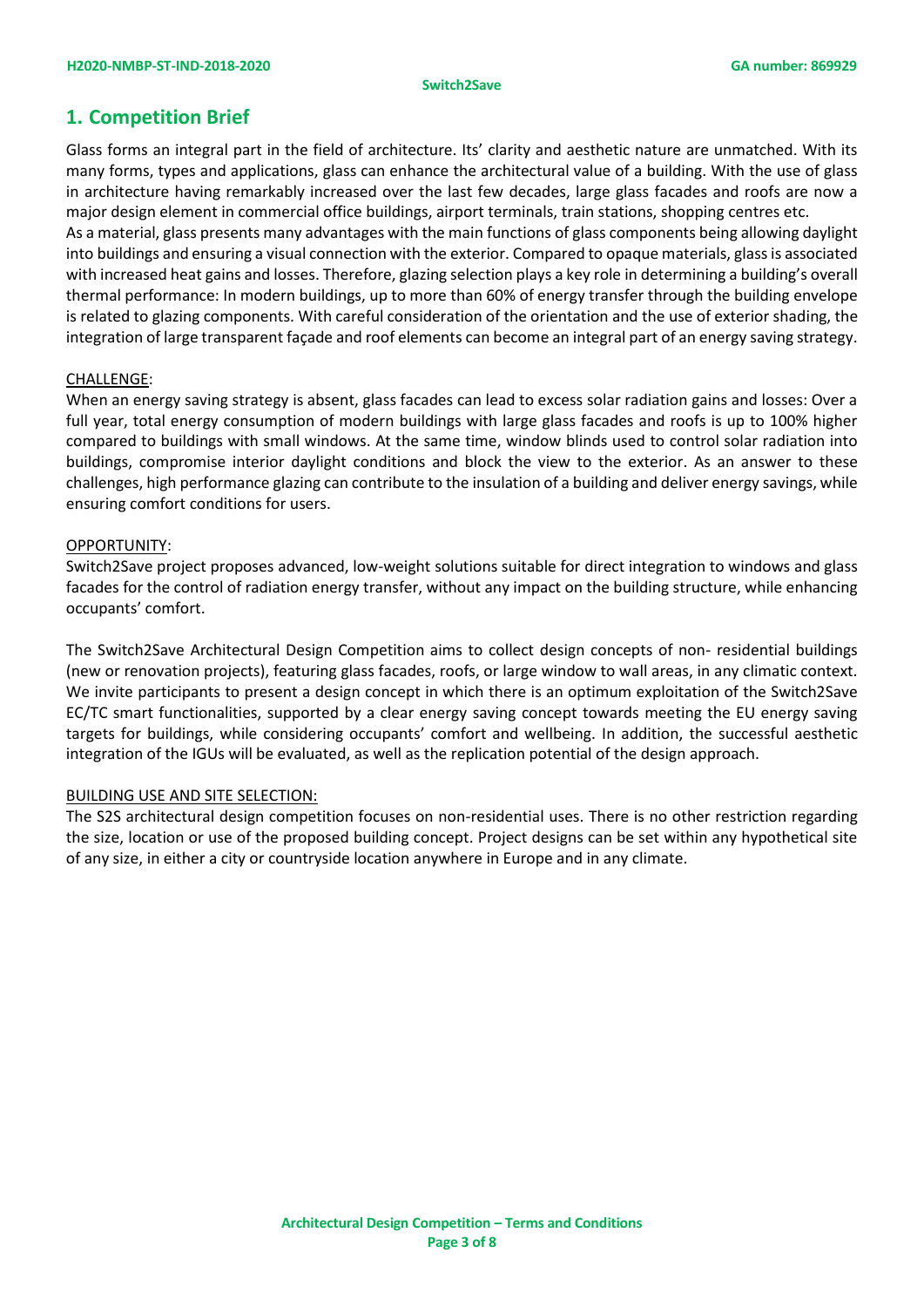## <span id="page-3-1"></span><span id="page-3-0"></span>**2. Terms and Conditions**

## *2.1.* **Definitions**

| Team leader  | The team leader is a participant in the Switch2Save architectural design<br>competition that coordinates a team of other participants. |
|--------------|----------------------------------------------------------------------------------------------------------------------------------------|
| Participants | The participants are all those professionals and students that take part<br>in the competition.                                        |
| Organisers   | The organisers are the Switch2Save partners that are in charge of<br>organising and running the competition.                           |

## <span id="page-3-2"></span>**2.2. Participation rules**

- The Switch2Save Architectural Design Competition is an open competition format developed in one phase.
- The competition is free of charge and no financial contribution is requested from participants.
- Eligible participants are young architects (<5 years since graduation) /students and/or multi-disciplinary teams (including building physicists, engineers) led by young architects/ architectural students enrolled in an academic programme (bachelor, master etc.) from an accredited educational institution.
- There is a limit of 3 members per team, with the leader being a young architect/ architectural student.
- Teams consisted by only one member can participate, in which case it has to be a young architect/ architectural student.
- The team leader and his/her team should propose an innovative design concept of a non- residential building (new or renovation project), featuring glass facades, roofs, or large window to wall areas, in any climatic context, featuring an optimum exploitation of the Switch2Save EC/TC smart functionalities. The design should be supported by a clear energy saving concept towards meeting the EU energy saving targets for buildings, while considering occupants' comfort and wellbeing. The successful aesthetic integration of the IGUs will also be evaluated, as well as the replication potential of the design approach. There is no other restriction regarding the size, location or use of the proposed building concept.
- The team leader is the main responsible person for guaranteeing the compliance of all members with the competition rules presented in this document.
- The team leader is responsible for the submission of the deliverables in time.
- The competition is open to all nationalities. However, the team members should be based in an EU or an AC country.
- The team leader will be the main communication point between the organisers and the respective team members. Upon registration, the team leader will be given a unique identification number, which will be used at any communication with the organisers.
- The team leader is the designated person for receiving the prize(s) if he/she are nominated by the jury. The team leader can then distribute the prize(s) as he/she sees fit amongst the team members. The travel costs for maximum 3 team members of each awardee will be covered.
- Participants should accept the current Terms and Conditions upon registration by agreeing with the "Declaration of Authorship and acceptance of competition regulations".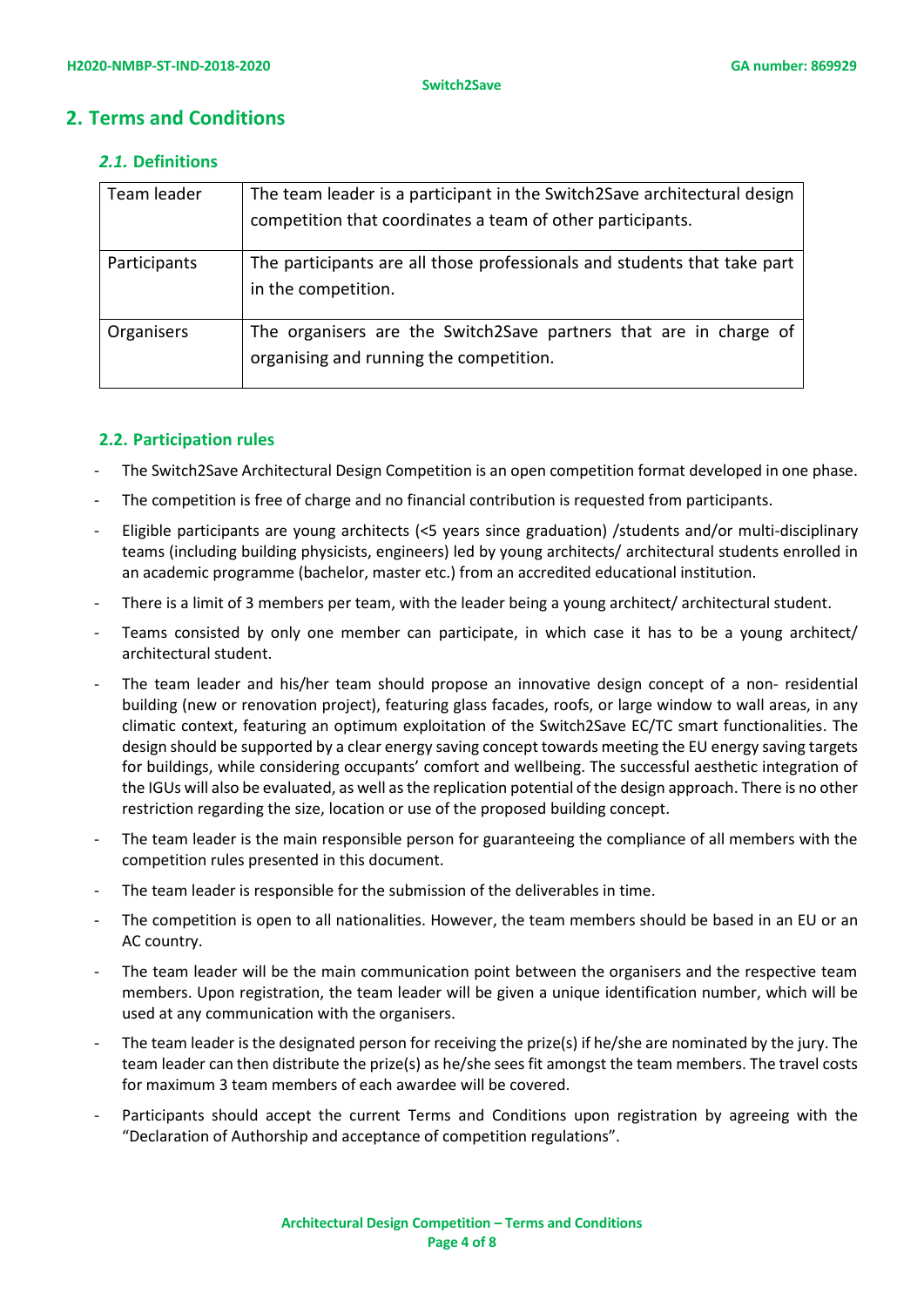## **2.3. Deliverables**

<span id="page-4-0"></span>The deliverables requested by the participants in the Switch2Save architectural competition are the following both for young professionals and students:

One Pdf file (max. 30MB) with:

- Brief description (see Competition Brief Template)
- One infographic (presenting the proposed design in response to the competition brief)
- Other visual material merged in one pdf file.
- All deliverables should contain the necessary information in English.

## <span id="page-4-1"></span>**2.4. Timeline**

- 28 February 2022: Competition launch
- 30 June 2022: Deadline for registrations
- 30 June 2022: Deadline for questions
- 31 July 2022: Deadline for submissions
- 21 September 2022: Announcement of winners

## <span id="page-4-2"></span>**2.5. Evaluation criteria**

All submissions will be judged anonymously and anonymity will be maintained until the jury has reached a final decision. The submissions which comply with all the terms and conditions will be judged on the basis of the following evaluation criteria:

- 1. Design concept: qualitative and successful Aesthetic integration of the IGUs & level of innovation
- 2. Energy Savings
- 3. Exploitation of Switch2Save EC/TC smart functionalities & Replicability of the approach
- 4. Addressing user comfort

## <span id="page-4-3"></span>**2.6. Jury**

The Jury will be made up of a minimum of six (6) persons including the Chairperson. The Jury decision is final with no appeals accepted.

Each member of the Jury will agree to a non-disclosure agreement and declaration of no interest as a condition of acceptance. Every member shall be duty-bound to abstain from sitting on the Jury or to attend any meeting in which s/he may have a conflict of interest.

Jury members:

- Dr. John Fahlteich Fraunhofer FEP
- Prof. Maria Founti School of Mechanical Engineering, National Technical University of Athens
- Arch. Sara Van Rompaey E2ARC
- Dr. Alexander Kraft ChromoGenics AB
- Dr. Hans Svärd FASADGLAS BÄCKLIN AB
- EAB member (name will be confirmed)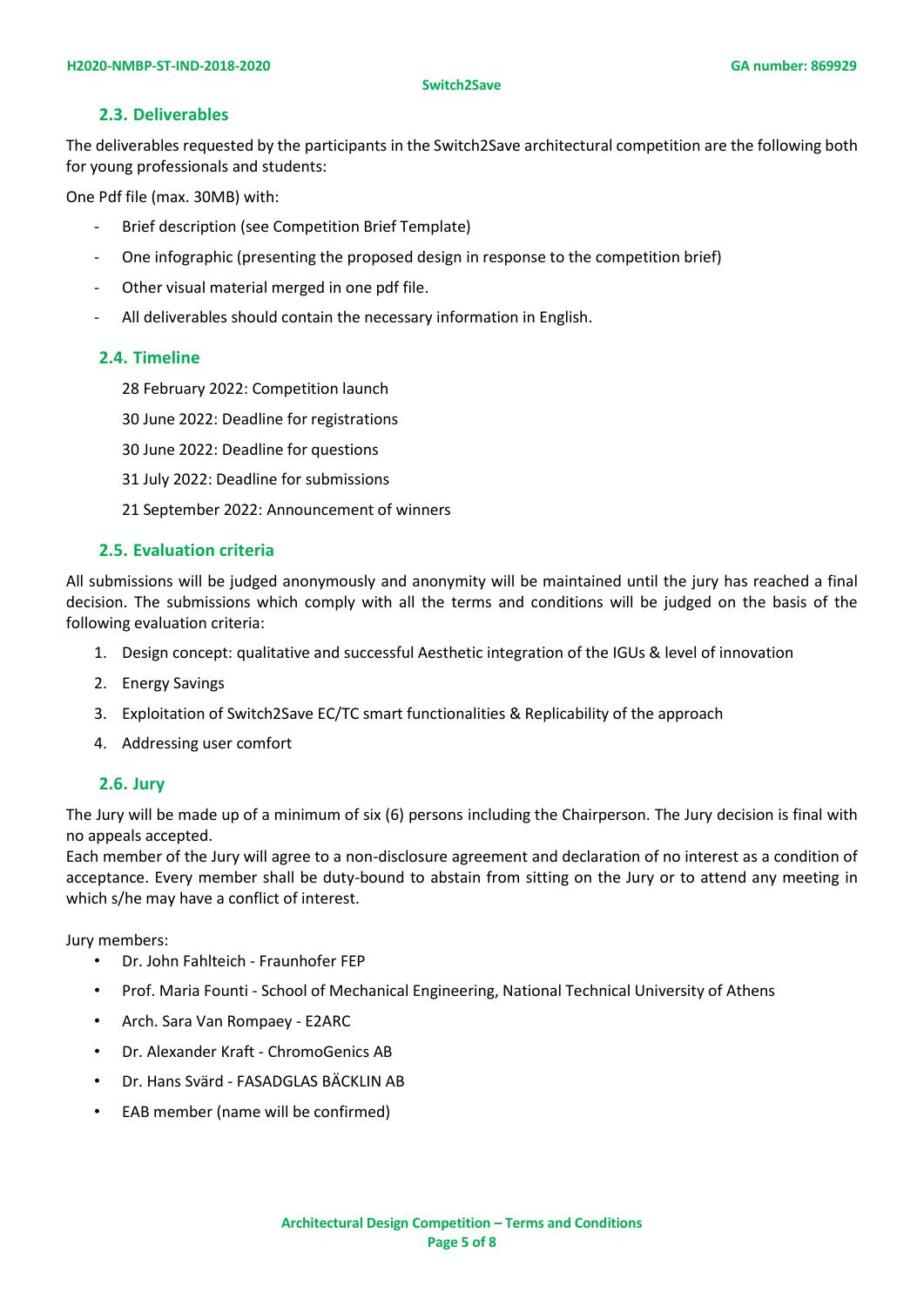## **2.7. Prizes**

<span id="page-5-0"></span>2 awardees will be nominated to receive the following prizes:

1st prize:

1000 EUR + one demo kit of a fully functional energy smart EC/TC window + Invitation to present the winning project during prize ceremony (travel expenses covered) + Offer of internship at NTUA HMCS+ Publication at EU wide channels

2nd prize:

500 EUR + one demo kit of a fully functional energy smart EC/TC window + Invitation to present the winning project during prize ceremony (travel expenses covered) + Offer of internship at NTUA HMCS+ Publication at EU wide channels.

<span id="page-5-1"></span>To show our appreciation, all the participants will receive a digital participation certificate.

## **2.8. Notification of results**

- The 2 awardees will be announced after all team leaders receive a notification by the competition organisers. The Jury decision is final with no appeals accepted.
- Any requests for feedback can be submitted within one month after the results are announced
- The competition participants cannot release their designs for publication to any third parties until after the results have been officially announced
- Switch2Save project reserves the right to use material from the submissions in promotional activities, including social media channels. Illustrations of designs either separately or combined with other designs may be used without notice and without any reimbursement.
- Following the announcement of the 2 awardees, anonymity is lifted. The competition winners will be announced and the members of the 2 winning teams will be credited. The information shared will be taken from the Declaration of Authorship form, so any details included there should be accurate.

## <span id="page-5-2"></span>**2.9. Ineligibility and disqualification**

The submission will be disqualified and excluded from participating in the competition:

- If participants disclose their identity, and/or attempt to influence a member of the jury in his/her decision
- If a submission has identifying elements that could identify its authorship (e.g logos, text, images)
- If the submission is placed after the deadline
- If the submission disregards any mandatory requirement of the competition brief
- If the team leader is participating in more than one team in the competition

Ineligible for the competition:

- Participants that were directly or indirectly involved in developing the competition documents, insofar as their participation would rule out a fair and true competition.
- All the jury members and their near relatives (spouse, civil partner, relatives or direct in‐laws), as well as all persons who have a direct relationship of professional dependency with them.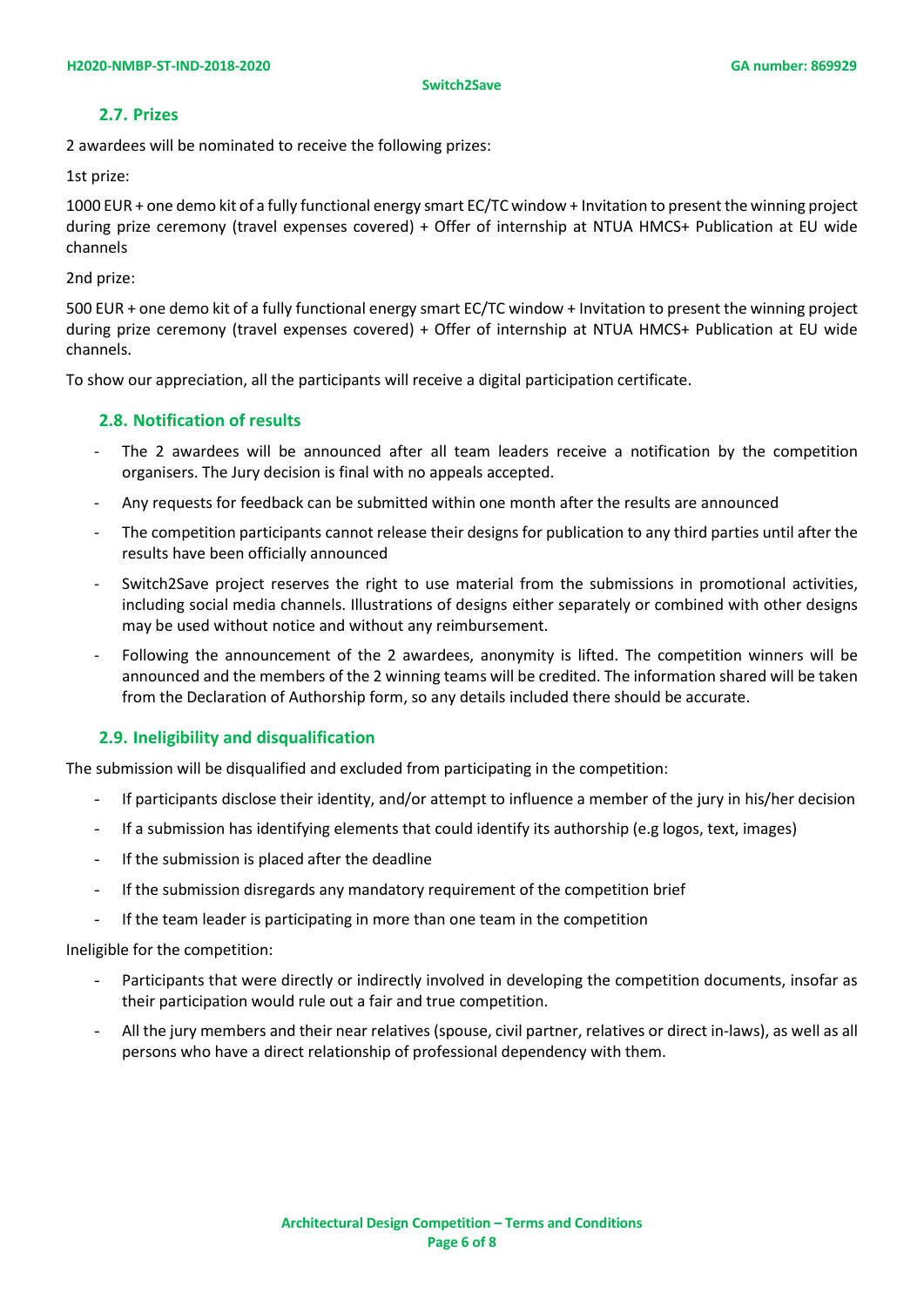#### **Switch2Save**

## <span id="page-6-0"></span>**2.10. Copyright and Data Privacy**

- The copyright of the competition entries remains the property of the authors. Participants however authorise the organisers to use their name and any visual material included in the submission deliverables, for communication and promotion purposes strictly within the framework of the Switch2Save project.
- Organisers will keep in file any submitted material until the conclusion of the Switch2Save project.
- Participants under no circumstance can take any action against the organisers for claims relating to the conducting, judging, running of the competition.

## <span id="page-6-1"></span>**2.11. Responsibility**

The organisers cannot be held responsible in case of force majeure or any other event beyond the scope of their capacity that might force to cancel, modify, prolong or shorten the timeline of the competition.

## <span id="page-6-2"></span>**2.12. Registration and Contact**

- For more information about the competition and the registration process interested parties are requested to visit the Switch2Save website. For any questions about the competition please contact the organisers at:

[competition@switch2save.eu](mailto:competition@switch2save.eu)